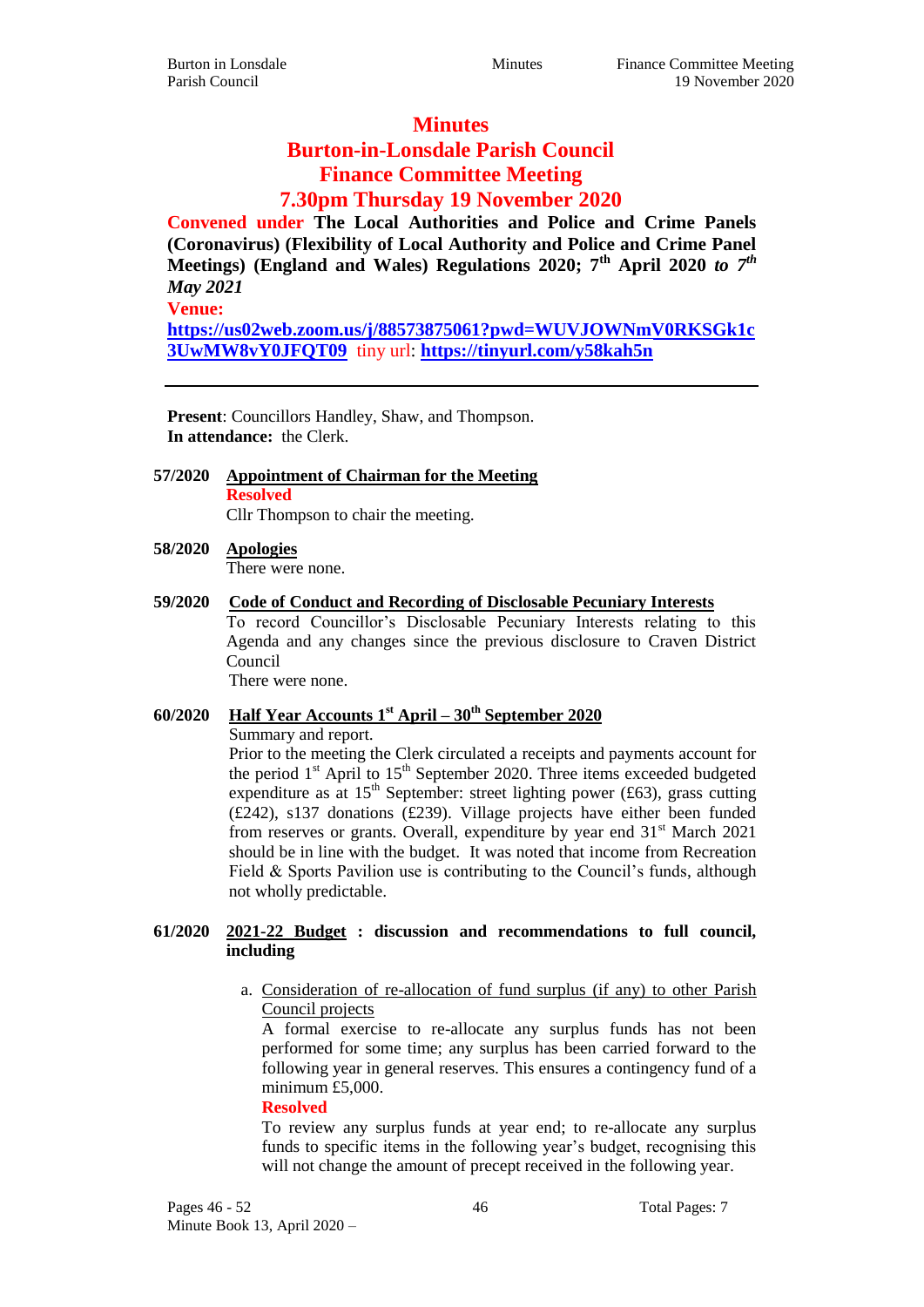b. Routine Maintenance, Recreation Field & Pavilion and Administration The reserves have also been augmented in 2020 by the Coronavirus payment of £10,000 in respect of the Sports Pavilion, of which some has been used to re-surface the Recreation Field's main entrance, recently damaged by flood water from Jingling Gill in February and October 2020. A quote for the work had been received; the work was done by a second contractor. It was not possible to obtain additional tenders.

Cllr Thompson circulated a budget proposal which was discussed:

- street lights power supply increase to take account of increased charges
- street lights renewals/loan repayments to reduce slightly, as coming to end of loan period
- grass cutting increased to £3,500, as season runs from end March to early November and now have a soccer club using the field on a regular basis (ie more cuts)
- pavilion utilities remains the same noting the water leak problem appears to be solved. This does not take into consideration RHI and FiT payments (see below)
- pavilion maintenance: same amount as 2020-21
- equipment inspection & maintenance: slight increase as equipment well-used, leading to wear, which has to be monitored and rectified as necessary
- audit: slight increase as payments on course to exceed  $£25,000$ in current year (external audit fees increase when receipts or payments exceeds £25,000)
- subscriptions to remain the same
- $\bullet$  insurance to remain same at £1,500
- Room hire/ZOOM annual subscription to remain at £240 total
- Clerk's salary & gratuity as per most recent salary award
- Contingency fund: propose to leave at £5,000 (ie no addition)

In view of the proposed expenditure, the likely income in 2021-22 from various sources was identified:

| Recreation Field and Pavilion Hire: £500 |        |
|------------------------------------------|--------|
| RHI & FiT receipts:                      | £250   |
| Riverside Land Licence:                  | £300   |
| <b>TOTAL</b>                             | £1,050 |

which could be off-set against expenditure ie potential total budget £18,357.

c. Grant applications from Village and other Organisations

No applications have been received; it was noted that village organisations tend to approach the Parish Council during the year as and when a project is being considered, partly influenced by other agencies' funding schedules.

#### d. Village Projects

This item was not discussed, except to note these are an extension of item c) above, as there is more flexibility during the financial year to consider funding for projects.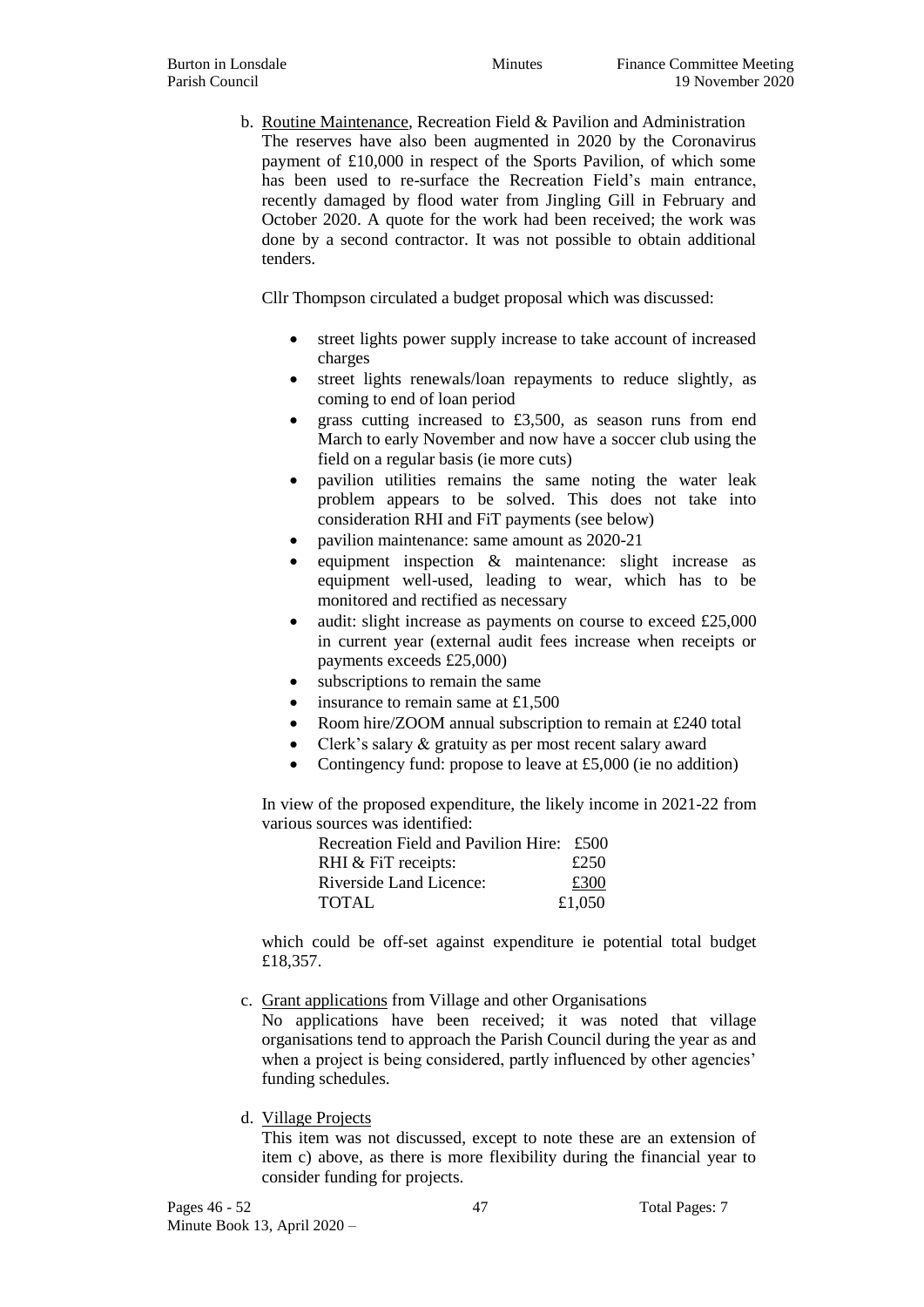#### e. Risk assessment and insurance items' valuations Grant for repair of clock.

Having made enquiries to NYCC and CDC, the conclusion is that the Parish Council is within its powers to make the grant to All Saints PCC in respect of the church clock repairs as the clock is visible from most parts of the village and is considered to be a public clock. 1894 legislation prohibits expenditure for Church clocks. However, no council has ever been prosecuted for expenditure relating to church clocks that are visible to the general public, and so it was considered appropriate to make the grant as the clock is considered to be a public clock. The District Council has also made a grant; NYCC was able to make a grant, however, the money was not required.

It is always necessary to ensure expenditure is within council's powers. The Clerk consults with YLCA if any unusual expenditure is planned.

Property values in the insurance schedule will be reviewed in April prior to the annual renewal.

f. Proposed 2021-22 budget for recommendation to full Council **Resolved**

To propose to full council a **total budget of £19,407.** (appendix 2)

**62/2020 2021-2022 Annual Precept:** recommendation to full council of amount to be requested from Craven District Council, in the light of the proposed total budget for 2021-2022, and projected unallocated reserves available at year end 31<sup>st</sup> March 2021.

> The Craven District Council precept calculator for Burton in Lonsdale shows a predicted tax base reduction for 2021-22 (final figures to be confirmed late February 2021). The forecast predicts there will be fewer full council taxpaying households in equivalent Band D at 251 (down from 257 in current year). For each household not in equivalent Band D, only 75% of the annual council tax is paid (e.g. single person allowance, etc). In Burton it is forecast a total of 24 fewer households will be paying 100% council tax in 2021-22; the tax burden falls on fewer households and each household will be paying more. Even if the Parish Council asks for a zero increase, it will translate to an increase in the parish element of council tax. The Committee recognises that this may present difficulties to some residents as the current economic climate arising from the Coronavirus pandemic has reduced incomes. Also noted is the reduction of the central government grant to zero, putting more tax burden on local residents, if essential expenditure is to be maintained.

#### **Resolved**

In view of the proposed budget of £19407, a **precept of £17,000** for the year 2021-22 be proposed to full council in expectation of income of about £1,000-£1,500. The Parish Council also holds reserves from which about £1,400 can be drawn down to cover proposed expenditure.

Further, the £10,000 Coronavirus grant for the Pavilion will be used to do works which are necessary, without having to increase the precept.

An article will be submitted to the Burtonian to explain the process of setting the budget and precept.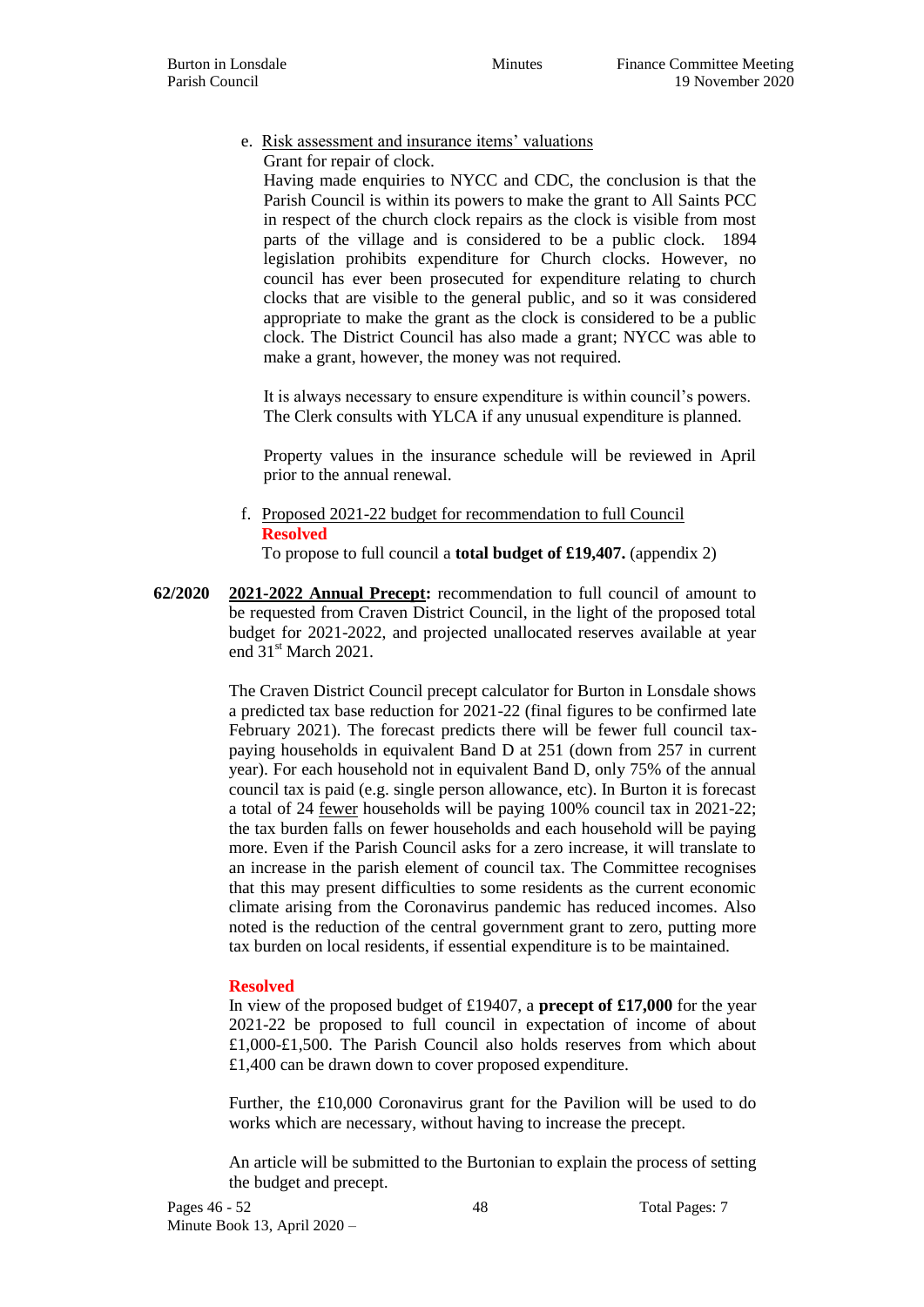### **63/2020 Further discussion on the accounting treatment of Contingency Fund**

The accounting treatment of the Contingency Fund was discussed by Cllr Thompson, the Clerk and the internal auditor.

The contingency fund is for unexpected items of expenditure, not identified in the budget. Currently expenditures are defined as budgeted and nonbudgeted items. The auditor was asked if the unbudgeted items could be taken from the contingency fund; the response was if the items were to be monitored and deducted from the contingency fund, this in itself would be creating more work; ultimately it would make no difference to the accounting. However Cllr Thompson will circulate a worked example for comment.

#### **64/2020 Date, time and venue next monthly Parish Council meeting Resolved**

Full Council meeting via ZOOM, 7.30pm Thursday 26<sup>th</sup> November 2020

The meeting finished at 8.27pm

**Signed .................................................... Dated ......................**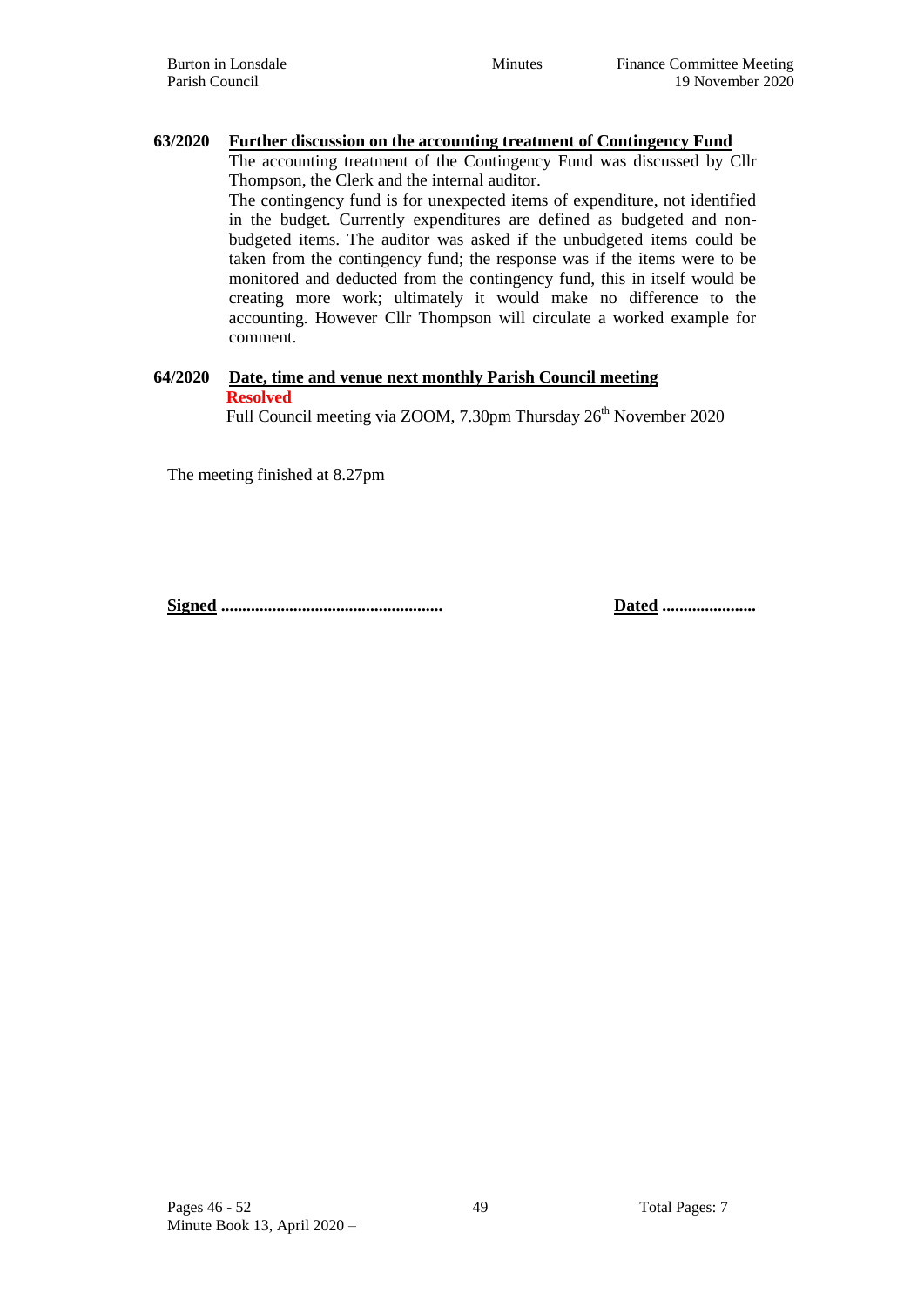Appendix 1

# **Receipts and Payments for Period 1st April to 15th September 2020**

|                 |                                  | period      |
|-----------------|----------------------------------|-------------|
| year end        |                                  | 1.4.2020 to |
| 31.03.20        |                                  | 15.9.2020   |
|                 | <b>Receipts</b>                  |             |
| 17,000.00       | Precept                          | 8,750.00    |
| 72.86           | <b>Bank Interest</b>             | 13.94       |
| 300.00          | <b>Sundry Income</b>             | 0.00        |
| 7,958.56        | Grants/Donations                 | 10,062.90   |
| 2,797.00        | <b>Hire Fees</b>                 | 388.00      |
| 374.09          | Miscellaneous                    | 167.42      |
| <u>1,716.70</u> | <b>VAT Refund Received</b>       | 2,088.21    |
| 30,219.21       | <b>Total Income</b>              | 21,470.47   |
|                 | <b>Payments</b>                  |             |
| 1,072.40        | Administration                   | 369.39      |
| 2,393.52        | <b>Staff Costs</b>               | 1,029.20    |
| 0.00            | Section 137 Payments             | 238.90      |
| 6,942.08        | <b>Village Projects</b>          | 7,604.63    |
| 984.72          | Utilities excl Rec Field         | 1,062.76    |
| 580.58          | <b>Street Lights Maintenance</b> | 0.00        |
| 1,926.36        | Street Lights Loan repayment     | 948.60      |
| 1,788.29        | Maintenance                      | 844.49      |
| 3,325.17        | <b>Rec Field Committee</b>       | 1,403.17    |
| 2,742.33        | Sports Pavilion project          | 0.00        |
| 3,052.65        | Sports Pavilion: maintenance     | 558.85      |
| 328.00          | Subscriptions                    | 0.00        |
| 1,347.98        | Insurances                       | 1,386.92    |
| 0.00            | Room Hire                        | 100.48      |
| 490.00          | <b>Audit Fees</b>                | 290.00      |
| 0.00            | Donations                        | 0.00        |
| 151.48          | <b>Sundries</b>                  | 40.00       |
| 0.00            | Elections                        | 0.00        |
| 0.00            | Petty Cash                       | 0.00        |
| <u>3,201.75</u> | <b>VAT Paid</b>                  | 1,706.42    |
| 30,327.31       | <b>Total Expenditure</b>         | 17,583.81   |
|                 | <b>Cumulative Fund Balance</b>   |             |
| 32,389.53       | <b>Balance brought forward</b>   | 32,281.43   |
| 30,219.21       | Add total receipts               | 21,470.47   |
| 62,608.74       |                                  | 53,751.90   |
| 30,327.31       | Less total payments              | 17,583.81   |
| 32,281.43       | <b>Balance carried forward</b>   | 36,168.09   |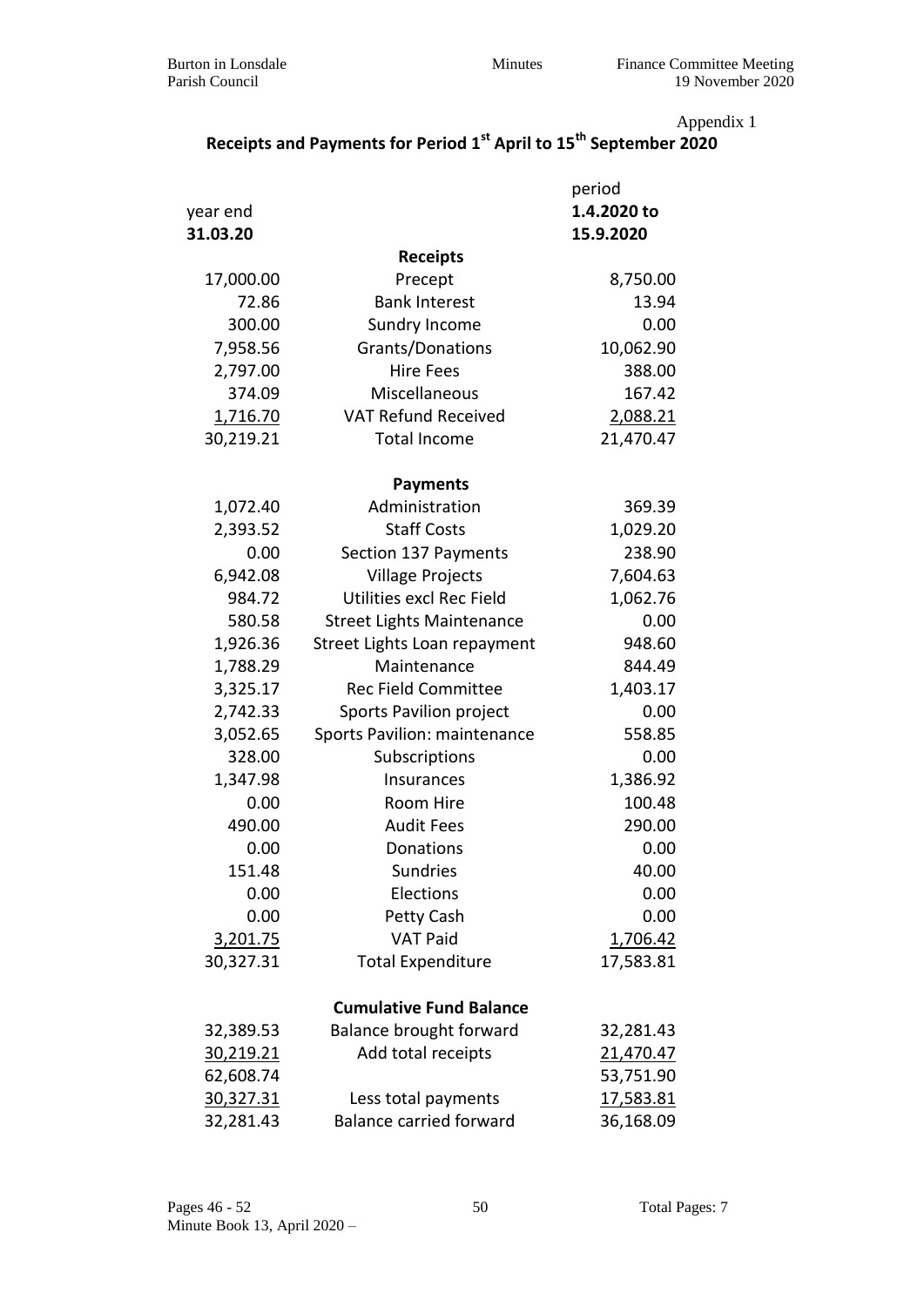Burton in Lonsdale Minutes Finance Committee Meeting Parish Council 19 November 2020

Appendix 2

# **Budget 2021-22**

to be proposed to Full Council

|                                               | DUUKCL |               |
|-----------------------------------------------|--------|---------------|
|                                               | 2020-  | <b>Budget</b> |
|                                               | 21     | 2021-22       |
| <b>Maintenance and renewals</b>               |        |               |
| Street lights power supply                    | 1,000  | 1,100         |
| Street Lights (year 1 of maintenance cycle)   | 300    | 300           |
| Street Lights: Renewals/loan repayments       | 1,887  | 1,850         |
| Seat Maintenance                              | 300    | 50            |
| Street maintenance, Notice Boards             | 100    | 0             |
| Grass cuts Areas 1-5                          | 3,000  | 3,500         |
| Trees Riverside Land, VOSCY & VG              | 1,000  | 1,000         |
| Xmas Tree for Village Green (250), power (75) | 300    | 300           |
| Village Green misc inc War memorial           | 0      | 0             |
|                                               |        |               |

# **Village Organisations & Projects**

S/137 donations to village organisations Donations other than s137 Village Projects 0

### **Recreation Field**

Pavilion water, electric Sports Pavilion capital purchases Pavilion maintenance (LGA 1976 Misc Provs) Equipment inspection; maintenance Rec Field (excl. Pavilion) maintenance

### **Administration**

| Transparency Code compliance expenses                                                  | 150   | 100     |
|----------------------------------------------------------------------------------------|-------|---------|
| Annual Audit (external & internal)                                                     | 500   | 600     |
| <b>Training fees</b>                                                                   | 100   | 100     |
| Travel                                                                                 | 100   | 100     |
| Communications: telephone, internet, email                                             | 200   | 200     |
| Sports Pavilion website (annual £72); domain name                                      |       |         |
| (every 2 yrs)                                                                          | 75    | 75      |
| Print, postage                                                                         | 300   | 300     |
| Subscriptions                                                                          | 400   | 400     |
| Insurance (incl Pavilion)                                                              | 1,500 | 1,500   |
| Room Hire (@ £8 / hr) & ZOOM annual subscription                                       | 240   | 240     |
| <b>Elections</b>                                                                       | 0     | 0       |
| <b>Sundries</b>                                                                        | 200   | 200     |
| Clerk's Salary (244.2hrs x £11.30/hr incl ann. leave) net<br>including HMRC PAYE Costs | 2500  | 2759.46 |

| Ex VAT        | Ex VAT        |
|---------------|---------------|
| <b>Budget</b> |               |
| 2020-         | <b>Budget</b> |
| 21            | 2021-22       |
|               |               |
| 1,000         | 1,100         |
| 300           | 300           |
| 1,887         | 1,850         |
| 300           | 50            |
| 100           | 0             |
| 3,000         | 3,500         |
| 1,000         | 1,000         |
| 300           | 300           |
| 0             | ი             |

| 0 | O        |
|---|----------|
|   |          |
| 0 | O        |
|   | $\Omega$ |

| 1,500 | 1,500 |
|-------|-------|
| Ω     | 0     |
| 1,500 | 1,500 |
| 400   | 500   |
| 750   | 750   |
|       |       |

| 150   | 100     |
|-------|---------|
| 500   | 600     |
| 100   | 100     |
| 100   | 100     |
| 200   | 200     |
| 75    | 75      |
| 300   | 300     |
| 400   | 400     |
| 1,500 | 1,500   |
| 240   | 240     |
| 0     | 0       |
| 200   | 200     |
| 2500  | 2759.46 |
|       |         |